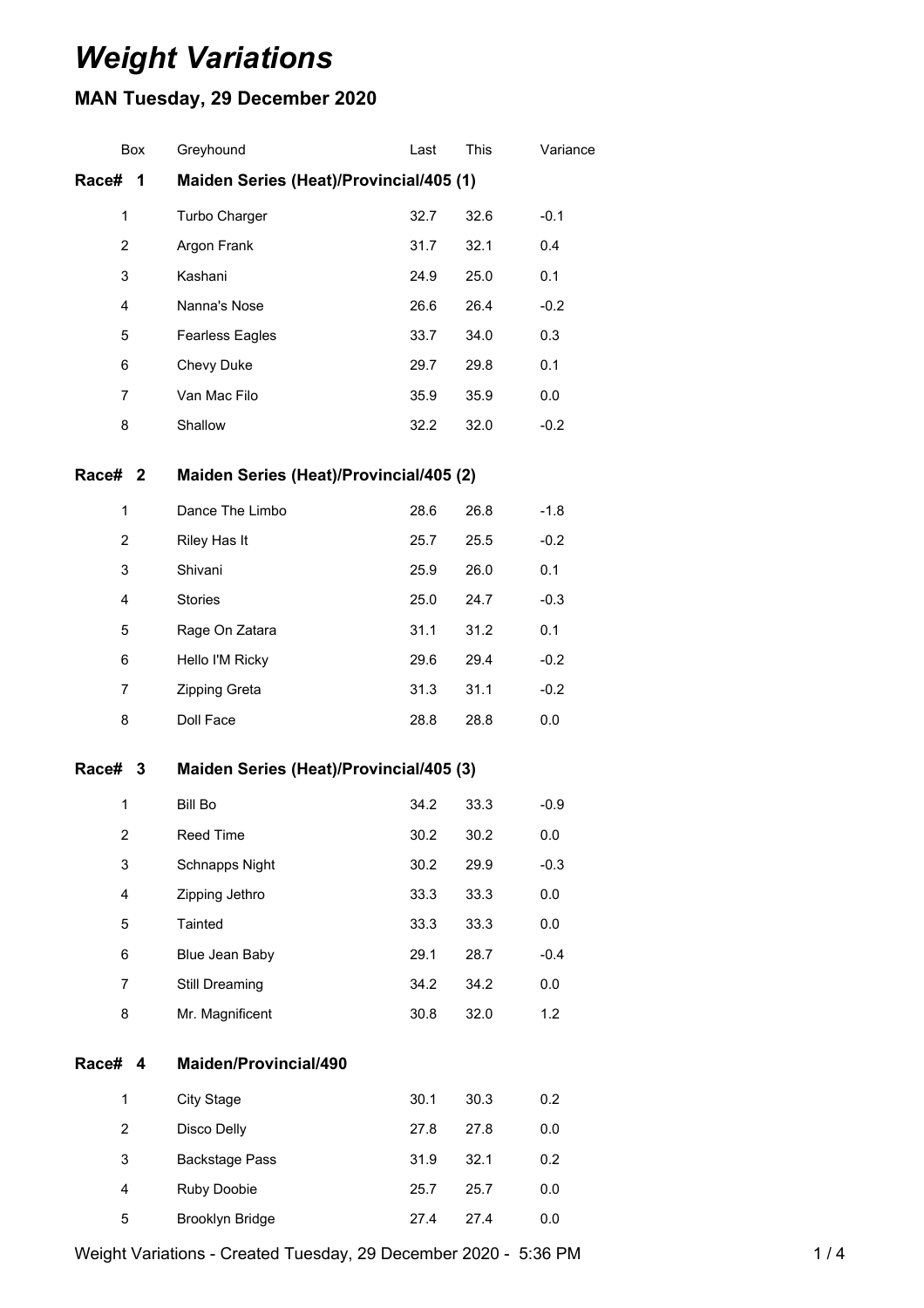## **MAN Tuesday, 29 December 2020**

|              | Box            | Greyhound                                     | Last | This | Variance |
|--------------|----------------|-----------------------------------------------|------|------|----------|
|              | 6              | Serial Stalker                                | 29.2 | 29.3 | 0.1      |
|              | 7              | Disco Fawn                                    | 31.9 | 31.9 | 0.0      |
|              | 8              | West On Fussy                                 | 26.3 | 26.1 | $-0.2$   |
| Race# 5      |                | <b>Losing Sequence Grade 5/Provincial/405</b> |      |      |          |
|              | 1              | Fab Philippe                                  | 31.3 | 31.1 | $-0.2$   |
|              | $\overline{2}$ | War Creek                                     | 31.7 | 32.2 | 0.5      |
|              | 3              | Sizzling Shane                                | 30.0 | 29.8 | $-0.2$   |
|              | 4              | Cosmic Typhoon                                | 31.3 | 31.6 | 0.3      |
|              | 5              | Tin                                           | 30.6 | 30.6 | 0.0      |
|              | 6              | Running On Gas                                | 31.9 | 32.3 | 0.4      |
|              | 7              | Oysters                                       | 25.4 | 25.3 | $-0.1$   |
|              | 8              | Proper Charlie                                | 32.2 | 32.4 | 0.2      |
| Race# 6      |                | Novice/Provincial/405 (1)                     |      |      |          |
|              | $\mathbf{1}$   | Moon Time                                     | 34.0 | 34.3 | 0.3      |
|              | $\overline{2}$ | Rusty Boom Gate                               | 29.2 | 29.5 | 0.3      |
|              | 3              | Sausilito                                     | 27.6 | 27.6 | 0.0      |
|              | 4              | Fernando's Luck                               | 26.0 | 26.3 | 0.3      |
|              | 5              | Japonica Monelli                              | 28.1 | 28.4 | 0.3      |
|              | 6              | Keller Monelli                                | 29.0 | 29.0 | 0.0      |
|              | 7              | West On Locky                                 | 29.9 | 30.3 | 0.4      |
|              | 8              | Dynamic Diesel                                | 30.8 | 31.4 | 0.6      |
| Race#        | 7              | Mixed 4/5/Provincial/405                      |      |      |          |
|              | $\mathbf{1}$   | Rolleston                                     | 25.3 | 24.9 | $-0.4$   |
|              | 2              | Cheeky Ricky                                  | 31.4 | 31.0 | $-0.4$   |
|              | 3              | <b>Global Event</b>                           | 26.1 | 26.1 | 0.0      |
|              | 4              | <b>Weblec Fire</b>                            | 31.7 | 31.7 | 0.0      |
|              | 5              | Fantastic Zip                                 | 30.8 | 30.6 | $-0.2$   |
|              | 6              | Manado Magic                                  | 26.3 | 26.3 | 0.0      |
|              | $\overline{7}$ | Super Blade                                   | 26.8 | 27.0 | 0.2      |
|              | 8              | Big Boy Bundy                                 | 29.3 | 29.3 | 0.0      |
| <b>Race#</b> | 8              | Novice/Provincial/490                         |      |      |          |
|              | 1              | <b>Flying Fox</b>                             | 32.1 | 32.4 | 0.3      |
|              | 10/2           | Weblec Fury                                   | 30.9 | 30.7 | $-0.2$   |
|              | 3              | West On Margaret                              | 27.4 | 28.0 | 0.6      |
|              |                |                                               |      |      |          |

Weight Variations - Created Tuesday, 29 December 2020 - 5:36 PM 2 / 4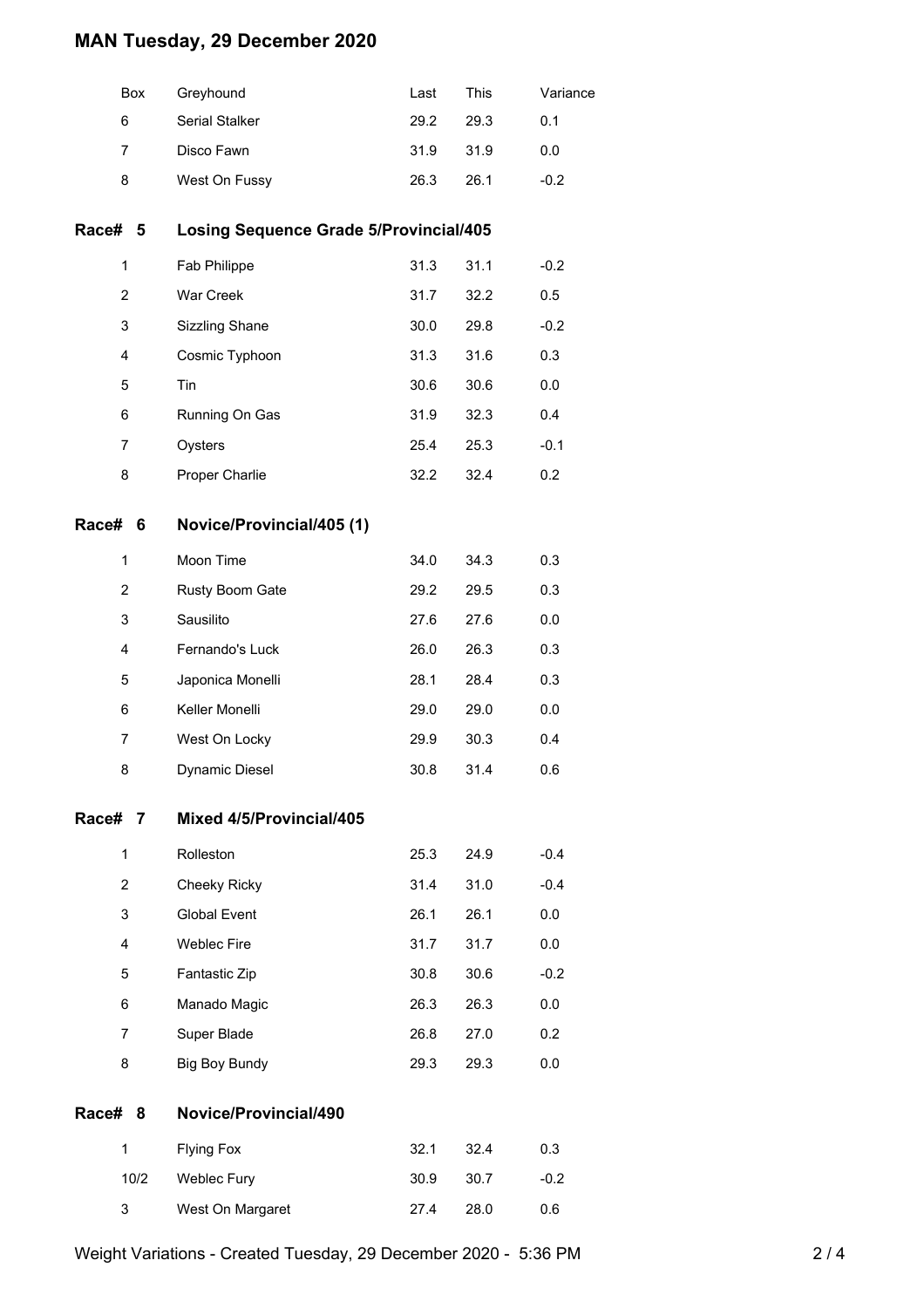### **MAN Tuesday, 29 December 2020**

|                | Box            | Greyhound                  | Last | This | Variance |
|----------------|----------------|----------------------------|------|------|----------|
|                | 4              | West On Murphy             | 33.9 | 33.9 | 0.0      |
|                | 5              | <b>Grand Fletch</b>        | 31.7 | 31.2 | $-0.5$   |
|                | 6              | Westdale Ryker             | 33.7 | 34.0 | 0.3      |
|                | $\overline{7}$ | Matease                    | 31.3 | 31.3 | 0.0      |
|                | 8              | <b>Oriental Runner</b>     | 31.5 | 31.7 | 0.2      |
| Race#          | 9              | Novice/Provincial/405 (2)  |      |      |          |
|                | 1              | Straw Bear                 | 29.6 | 29.6 | 0.0      |
|                | $\overline{2}$ | <b>Orbit Smiles</b>        | 27.6 | 28.0 | 0.4      |
|                | 3              | Cooper's Monelli           | 31.5 | 31.5 | 0.0      |
|                | 4              | Jive And Jake              | 29.1 | 29.1 | $0.0\,$  |
|                | 5              | Coroin                     | 28.8 | 28.8 | 0.0      |
|                | 6              | We're All Cut              | 30.2 | 30.2 | $0.0\,$  |
|                | 7              | Owl Thunder                | 29.6 | 29.5 | $-0.1$   |
|                | 8              | Saint Ruby                 | 28.1 | 28.4 | 0.3      |
| <b>Race#10</b> |                | Grade 5/Provincial/405 (1) |      |      |          |
|                | 1              | Minnie's Monelli           | 28.9 | 28.9 | 0.0      |
|                | $\overline{2}$ | <b>Metal Buster</b>        | 31.6 | 31.8 | 0.2      |
|                | 3              | Steampunk Wolf             | 33.4 | 33.8 | 0.4      |
|                | 4              | Hello I'M Dom              | 30.8 | 30.8 | 0.0      |
|                | 5              | Remi Monelli               | 26.9 | 26.9 | 0.0      |
|                | 10/6           | Zipping Fergus             | 35.4 | 35.9 | 0.5      |
|                | 7              | Eraser Blade               | 32.3 | 32.2 | $-0.1$   |
|                | 8              | Production                 | 31.4 | 31.4 | 0.0      |

#### **Race# 11 Grade 5/Provincial/405 (2)**

| 1    | Just Send It         | 32.4 | 32.6 | 0.2    |
|------|----------------------|------|------|--------|
| 2    | Crocodile Senor      | 37.6 | 37.5 | $-0.1$ |
| 3    | <b>Sunset Atomic</b> | 34.3 | 34.4 | 0.1    |
| 4    | <b>Sheriff Max</b>   | 30.0 | 30.1 | 0.1    |
| 5    | <b>Bahrain Train</b> | 36.2 | 35.9 | $-0.3$ |
| 6    | Quara's Xavier       | 32.7 | 32.9 | 0.2    |
| 10/7 | Miss Lulu            | 27.6 | 27.7 | 0.1    |
| 8    | Go Gettem Fab        | 39.0 | 39.8 | 0.8    |

#### **Race# 12 Grade 5/Provincial/490**

| West On Radar | - 31.1 | 0.1 |
|---------------|--------|-----|
|---------------|--------|-----|

Weight Variations - Created Tuesday, 29 December 2020 - 5:36 PM 3 / 4